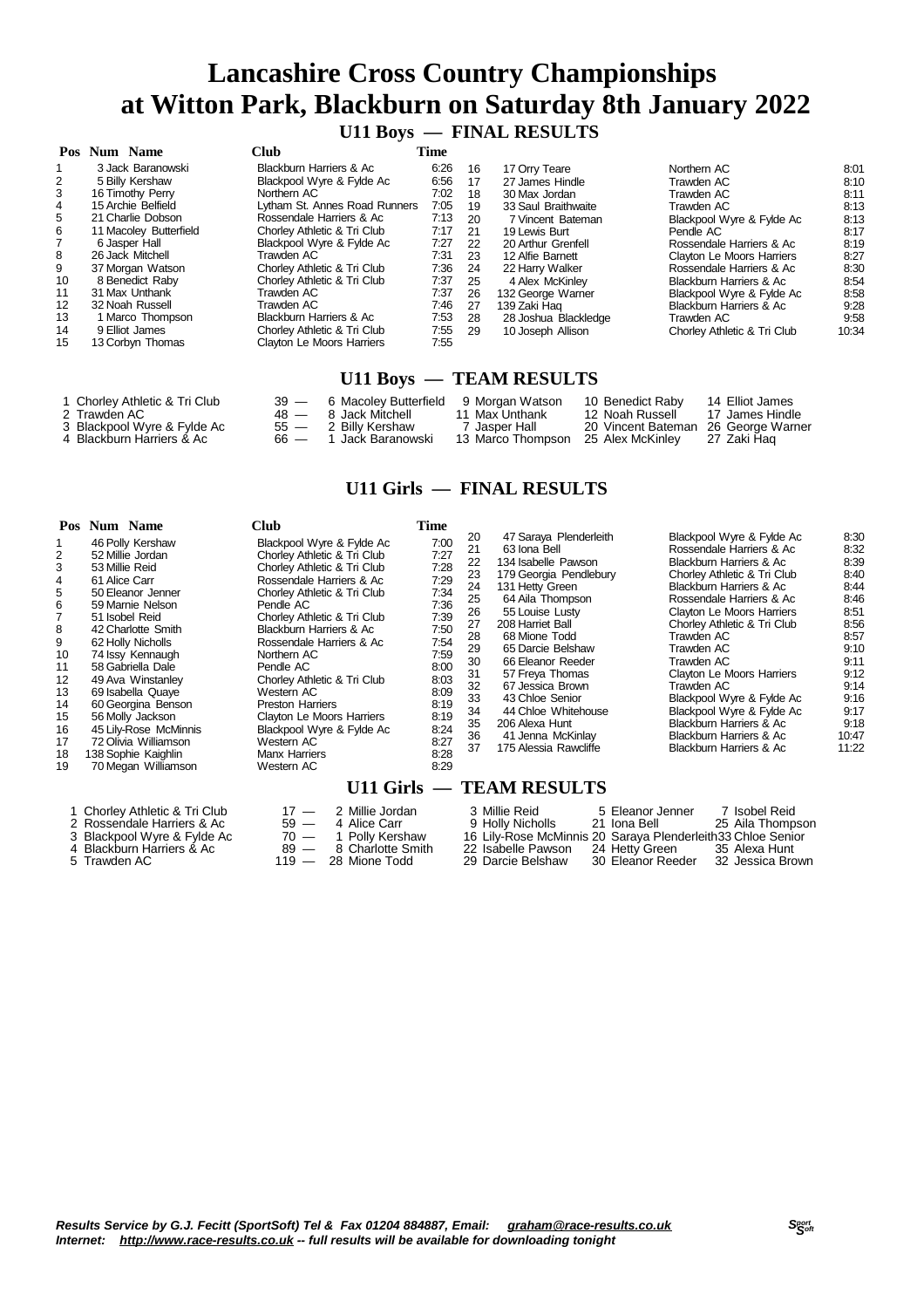#### **Under 13 - Boys — FINAL RESULTS**

|         | Pos Num Name        | Club                               | Time  |    |                       |                             |       |
|---------|---------------------|------------------------------------|-------|----|-----------------------|-----------------------------|-------|
|         | 80 Samuel Aspey     | Blackburn Harriers & Ac            | 10:45 | 15 | 78 Liam Bennison      | Blackburn Harriers & Ac     | 13:05 |
|         | 90 Harry Stennett   | Northern AC                        | 10:59 | 16 | 35 George Camara      | Blackburn Harriers & Ac     | 13:14 |
|         | 89 Ben Brassington  | Lancaster & Morecambe Ac           | 11:01 | 17 | 75 Alex Rothwell      | Blackburn Harriers & Ac     | 13:19 |
|         | 86 Henry Ward       | Chorley Athletic & Tri Club        | 11:17 | 18 | 176 Harry Walkden     | Chorley Athletic & Tri Club | 13:38 |
| 5       | 81 Theo Robinson    | <b>Blackburn Harriers &amp; Ac</b> | 11:18 | 19 | 245 Francis Vidler    | Rossendale Harriers & Ac    | 13:41 |
| 6       | 137 Samuel Ridgway  | <b>Preston Harriers</b>            | 11:27 | 20 | 93 Alfie Walker       | Rossendale Harriers & Ac    | 13:45 |
|         | 88 William Grundy   | Chorley Athletic & Tri Club        | 11:33 | 21 | 103 Sam Middgley      | Trawden AC                  | 13:59 |
| 8       | 85 Otis Leah        | Blackpool Wyre & Fylde Ac          | 11:38 | 22 | 82 Ewan Leitch        | Blackpool Wyre & Fylde Ac   | 14:05 |
| 9       | 87 Max Winstanley   | Chorley Athletic & Tri Club        | 12:06 | 23 | 102 Joseph Harrety    | Trawden AC                  | 14:26 |
| 10      | 83 Jack Senior      | Blackpool Wyre & Fylde Ac          | 12:30 | 24 | 92 Lucas Cooke        | <b>Preston Harriers</b>     | 14:31 |
| 11      | 79 Matt Haxton      | Blackburn Harriers & Ac            | 12:42 | 25 | 209 Loucas Lancashire | Blackburn Harriers & Ac     | 14:35 |
| $12 \,$ | 76 Callum Singleton | Blackburn Harriers & Ac            | 12:48 | 26 | 84 Jack Wilson        | Blackpool Wyre & Fylde Ac   | 15:14 |
| 13      | 95 Isaac Snape      | Rossendale Harriers & Ac           | 12:57 | 27 | 207 Tom Hunt          | Blackburn Harriers & Ac     | 15:18 |
| 14      | 91 James Burt       | Pendle AC                          | 13:00 | 28 | 96 Toby Steel         | Rossendale Harriers & Ac    | 18:57 |

#### **Under 13 - Boys — TEAM RESULTS**

| Blackburn Harriers & Ac       | $29 -$ | 1 Samuel Aspey        | 5 Theo Robinson   | 11 Matt Haxton   | 12 Callum Singleton |
|-------------------------------|--------|-----------------------|-------------------|------------------|---------------------|
| 2 Chorley Athletic & Tri Club | $38 -$ | 4 Henry Ward          | 7 William Grundy  | 9 Max Winstanlev | 18 Harry Walkden    |
| 3 Blackpool Wyre & Fylde Ac   |        | $66 - 8$ Otis Leah    | 10 Jack Senior    | 22 Ewan Leitch   | 26 Jack Wilson      |
| 4 Rossendale Harriers & Ac    |        | $80 - 13$ Isaac Snape | 19 Francis Vidler | 20 Alfie Walker  | 28 Toby Steel       |

#### **Under 13 - Girls — FINAL RESULTS**

|    | Pos Num Name<br>Cat/Pos | Club                      | Time  |    |                         |                                  |       |
|----|-------------------------|---------------------------|-------|----|-------------------------|----------------------------------|-------|
|    | 129 Layla Graham        | Southport Waterloo Ac     | 12:00 | 12 | 115 Maisie Preston      | Chorley Athletic & Tri Club      | 13:53 |
|    | 123 Anna Nicholson      | Lancaster & Morecambe Ac  | 12:15 | 13 | 126 Anna Pilling        | <b>Preston Harriers</b>          | 13:53 |
|    | 112 Kristy Leitch       | Blackpool Wyre & Fylde Ac | 12:17 | 14 | 124 Kayleigh-Dee Corrin | Manx Harriers                    | 14:13 |
|    | 109 Aimee Harling       | Blackpool Wyre & Fylde Ac | 12:19 | 15 | 107 Tamzin Osborne      | Blackburn Harriers & Ac          | 14:13 |
| 5  | 118 Eliena Lusty        | Clayton Le Moors Harriers | 12:25 | 16 | 122 Phoebe Jackson      | Clayton Le Moors Harriers        | 14:22 |
|    | 117 Bella McCredie      | Clayton Le Moors Harriers | 12:41 | 17 | 105 Agatha Taylor       | Blackburn Harriers & Ac          | 14:46 |
|    | 121 Lottie Hesketh      | Clayton Le Moors Harriers | 12:49 | 18 | 119 Georgia Tregay      | <b>Clayton Le Moors Harriers</b> | 14:52 |
| 8  | 280 Sophia Burton       | Hyndburn Ac               | 12:56 | 19 | 177 Isla Macpherson     | Blackpool Wyre & Fylde Ac        | 14:54 |
| 9  | 110 Isabelle Broadhurst | Blackpool Wyre & Fylde Ac | 13:12 | 20 | 130 Lucy Stretton       | Wigan & District H & AC          | 15:18 |
| 10 | 128 Matilda Duffy       | Rossendale Harriers & Ac  | 13:21 | 21 | 116 Ava Wright          | Clayton Le Moors Harriers        | 15:30 |
|    | 127 Ruby Cleaver        | Rossendale Harriers & Ac  | 13:35 | 22 | 114 Maisie Edwards      | Chorley Athletic & Tri Club      | 15:37 |
|    |                         |                           |       |    |                         |                                  |       |

#### **Under 13 - Girls — TEAM RESULTS**

1 Clayton Le Moors Harriers 34 - 5 Eliena Lusty 6 Bella McCredie 7 Lottie Hesketh 16 Phoebe Jackson<br>2 Blackpool Wyre & Fylde Ac 35 - 3 Kristy Leitch 4 Aimee Harling 9 Isabelle Broadhurst19 Isla Macpherson 9 Isabelle Broadhurst19 Isla Macpherson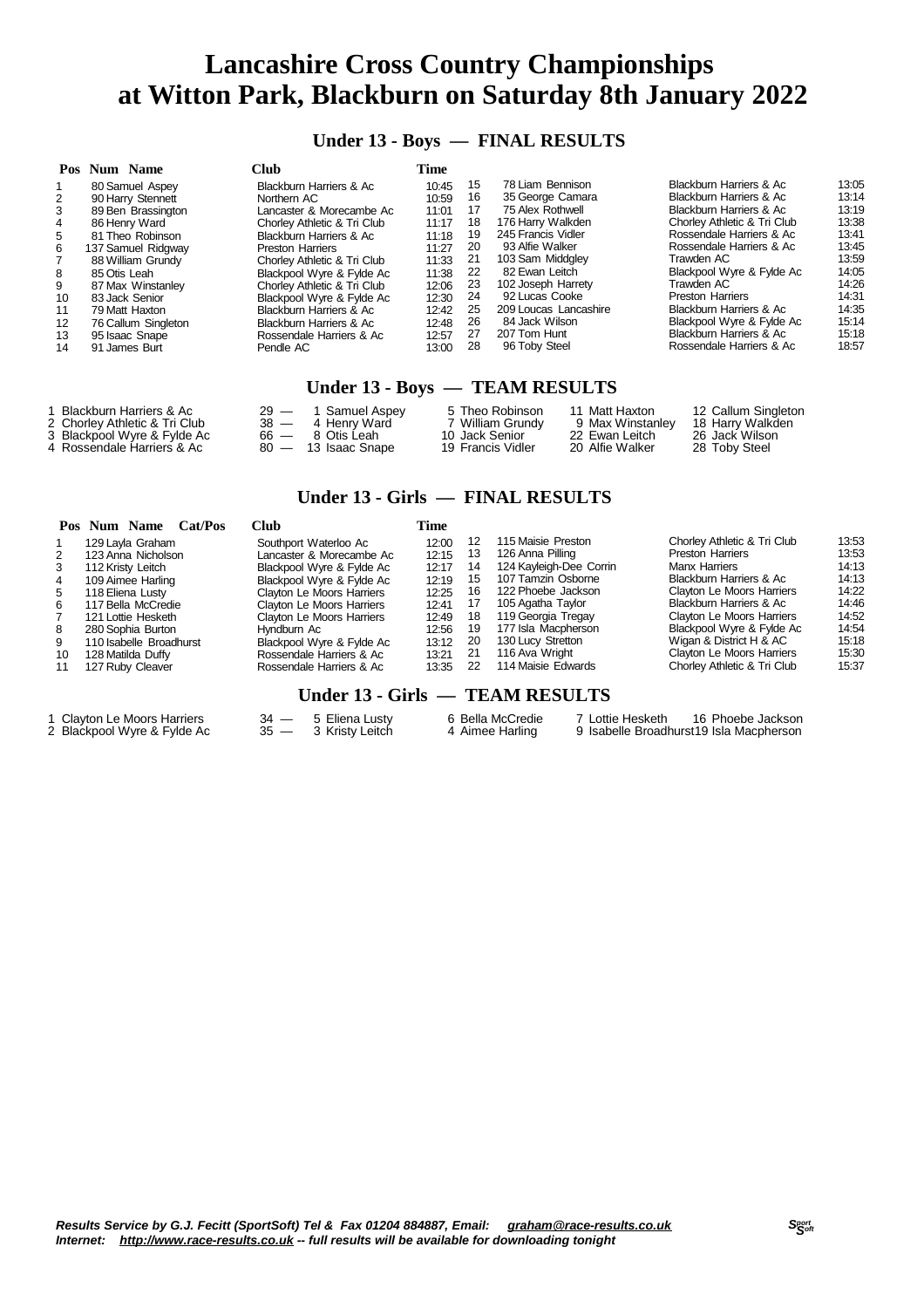**Under 15 - Boys — FINAL RESULTS**

|    | Pos Num Name          | Club                               | Time  |    |                       |                             |       |
|----|-----------------------|------------------------------------|-------|----|-----------------------|-----------------------------|-------|
|    | 170 Matthew Clark     | <b>Preston Harriers</b>            | 12:55 | 17 | 145 Matthew Smith     | Blackburn Harriers & Ac     | 14:54 |
| 2  | 167 Samuel Perry      | Northern AC                        | 12:58 | 18 | 140 Logan McCredie    | <b>Barlick Fell Runners</b> | 15:02 |
| 3  | 166 Lucas Stennett    | Northern AC                        | 13:13 | 19 | 161 Micah Walmerslev  | Lancaster & Morecambe Ac    | 15:26 |
| 4  | 160 James Brassington | Lancaster & Morecambe Ac           | 13:19 | 20 | 154 Matthew Allchurch | Chorley Athletic & Tri Club | 15:52 |
| 5. | 142 Daniel Smith      | Blackburn Harriers & Ac            | 13:26 | 21 | 241 Forest Leah       | Blackpool Wyre & Fylde Ac   | 16:00 |
| 6  | 163 Miles Fraser      | Liverpool Pembroke & Sefton H      | 13:33 | 22 | 244 Tom Bates         | <b>Preston Harriers</b>     | 16:08 |
|    | 205 George Rainford   | <b>Preston Harriers</b>            | 13:44 | 23 | 148 Ethan Bateman     | Blackpool Wyre & Fylde Ac   | 16:20 |
| 8  | 153 Marcus Thomasson  | Chorley Athletic & Tri Club        | 13:52 | 24 | 36 Edward Willitts    | Blackpool Wyre & Fylde Ac   | 16:21 |
| 9  | 164 Isaac Dickinson   | Liverpool Pembroke & Sefton H      | 14:04 | 25 | 284 Robert Kellett    | Chorley Athletic & Tri Club | 16:21 |
| 10 | 168 Charlie Teare     | Northern AC                        | 14:11 | 26 | 147 Alfie Hall        | Blackpool Wyre & Fylde Ac   | 16:22 |
| 11 | 150 Matthew Holton    | Blackpool Wyre & Fylde Ac          | 14:24 | 27 | 243 Ben Livesev       | Blackburn Harriers & Ac     | 16:25 |
| 12 | 144 Oliver Gill       | Blackburn Harriers & Ac            | 14:26 | 28 | 151 Freddie Edwards   | Chorley Athletic & Tri Club | 16:48 |
| 13 | 165 Dominic Dunwell   | Northern AC                        | 14:28 | 29 | 172 Charlie Reeder    | Trawden AC                  | 17:13 |
| 14 | 152 Jack Lamb         | Chorley Athletic & Tri Club        | 14:35 | 30 | 240 George Ramsden    | Blackburn Harriers & Ac     | 17:14 |
| 15 | 169 Gordon Ballantyne | <b>Preston Harriers</b>            | 14:49 | 31 | 173 Daniel Brown      | Trawden AC                  | 17:18 |
| 16 | 143 Joel Duncan       | <b>Blackburn Harriers &amp; Ac</b> | 14:52 | 32 | 162 Ronan Maher       | Lancaster & Morecambe Ac    | 17:27 |

#### **Under 15 - Boys — TEAM RESULTS**

| 1 Northern AC<br>2 Preston Harriers<br>3 Blackburn Harriers & Ac | $28 - 2$ Samuel Perry<br>45 - 1 Matthew Clark<br>$50 - 5$ Daniel Smith | 3 Lucas Stennett<br>7 George Rainford<br>12 Oliver Gill | 10 Charlie Teare<br>13 Dominic Dunwell<br>15 Gordon Ballantvne 22 Tom Bates<br>16 Joel Duncan 17 Matthew Smith |
|------------------------------------------------------------------|------------------------------------------------------------------------|---------------------------------------------------------|----------------------------------------------------------------------------------------------------------------|
| 4 Chorlev Athletic & Tri Club_                                   | 67 — 8 Marcus Thomasson 14 Jack Lamb                                   |                                                         | 20 Matthew Allchurch 25 Robert Kellett                                                                         |
| 5 Blackpool Wyre & Fylde Ac                                      | 79 — 11 Matthew Holton                                                 | 21 Forest Leah                                          | 23 Ethan Bateman 24 Edward Willitts                                                                            |

#### **Under 15 - Girls — FINAL RESULTS**

|                 | Pos Num Name             | Club                          | Time  |    |                         |                                    |       |
|-----------------|--------------------------|-------------------------------|-------|----|-------------------------|------------------------------------|-------|
|                 | 188 Libby Rickerby       | Chorley Athletic & Tri Club   | 15:49 | 14 | 187 Ella Leonard        | Blackpool Wyre & Fylde Ac          | 18:04 |
| 2               | 195 Sarah Yates          | Liverpool Pembroke & Sefton H | 16:14 | 15 | 181 Isabela Thompson    | Blackburn Harriers & Ac            | 18:10 |
| 3               | 38 Poppi Watson          | Chorley Athletic & Tri Club   | 16:34 | 16 | 246 Maddison Parrington | Lancaster & Morecambe Ac           | 18:37 |
| 4               | 197 Ava Jones            | <b>Preston Harriers</b>       | 16:34 | 17 | 242 Holly Moffatt       | <b>Preston Harriers</b>            | 18:51 |
| 5               | 183 Charlotte Robertshaw | Blackburn Harriers & Ac       | 16:38 | 18 | 191 Heidi Sagar-Moss    | Hyndburn Ac                        | 18:54 |
| 6               | 184 Gracie Scott         | Blackpool Wyre & Fylde Ac     | 16:45 | 19 | 204 Isobel Dyson        | Wigan & District H & AC            | 19:31 |
|                 | 196 Penny Webster        | Northern AC                   | 17:00 | 20 | 192 Annie Dickinson     | Lancaster & Morecambe Ac           | 19:39 |
| 8               | 202 Gemma Kenniford      | Trawden AC                    | 17:17 | 21 | 136 Isabella Pacelli    | Blackburn Harriers & Ac            | 19:43 |
| 9               | 194 Anna Yates           | Liverpool Pembroke & Sefton H | 17:34 | 22 | 185 Louisa Bradburn     | Blackpool Wyre & Fylde Ac          | 20:27 |
| 10              | 193 Erin Gillan          | Lancaster & Morecambe Ac      | 17:41 | 23 | 186 Madison Croft       | Blackpool Wyre & Fylde Ac          | 21:03 |
| 11              | 158 Lois Bowl            | Horwich Rmi Harriers          | 17:53 | 24 | 190 Erika Corns         | Clayton Le Moors Harriers          | 21:15 |
| 12 <sup>°</sup> | 189 Lola Robertson       | Chorley Athletic & Tri Club   | 17:57 | 25 | 198 Natasha Cooke       | <b>Preston Harriers</b>            | 21:32 |
| 13              | 180 Imogen Robinson      | Blackburn Harriers & Ac       | 17:59 | 26 | 182 Isabelle Hartley    | <b>Blackburn Harriers &amp; Ac</b> | 26:09 |

#### **Under 15 - Girls — TEAM RESULTS**

- Blackburn Harriers & Ac 54 5 Charlotte Robertshaw13 Imogen Robinson 15 Isabela Thompson 21 Isabella Pacelli 2 Blackpool Wyre & Fylde Ac 65 — 6 Gracie Scott 14 Ella Leonard 22 Louisa Bradburn 23 Madison Croft
- 
-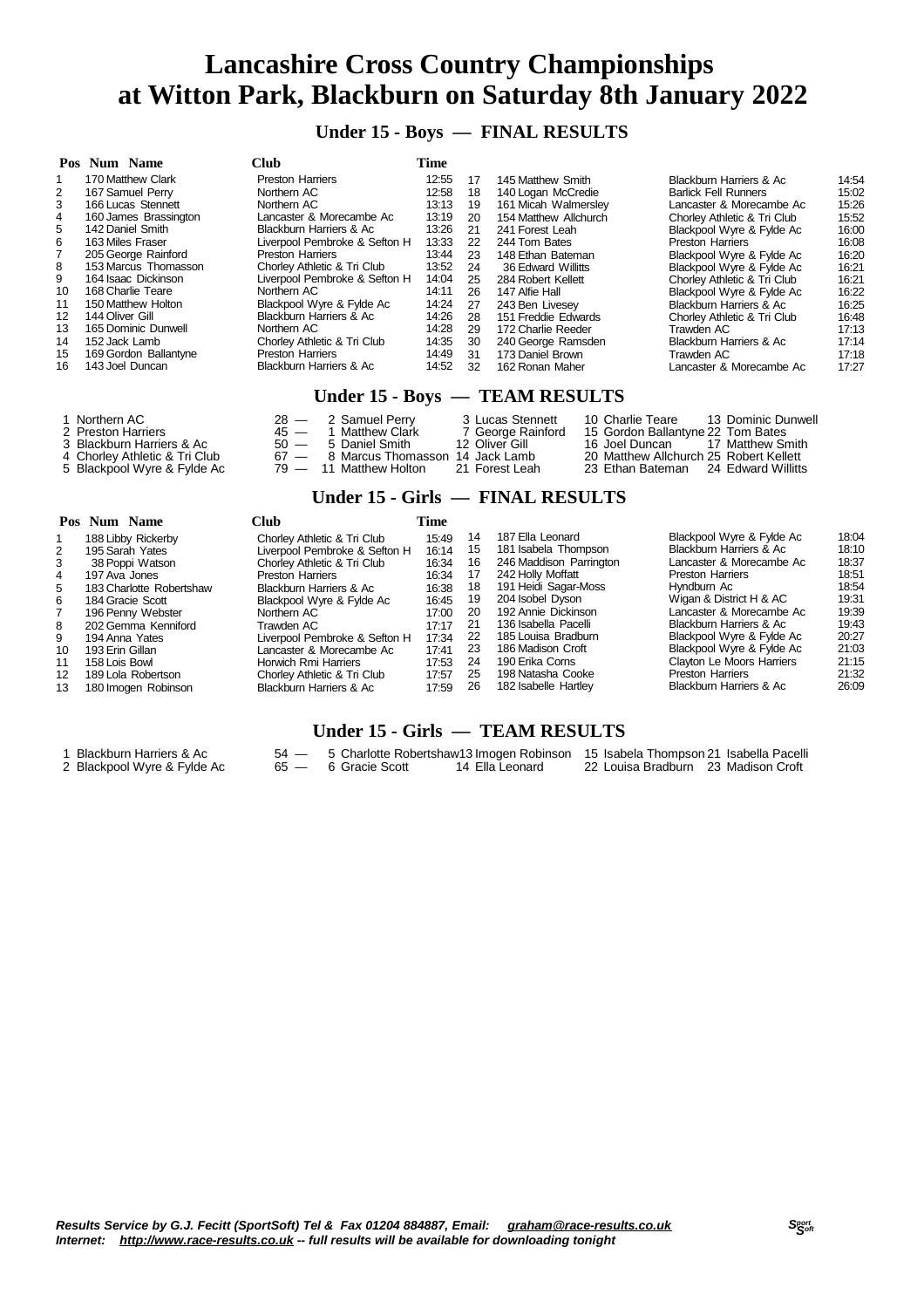**Under 17 - Men — FINAL RESULTS**

|                                                   | Pos Num Name                                                                                                                                                                                                                                          | Club                                                                                                                                                                                                                                                                                                                                         | Time                                                                                                     |                                                                      |                                                                                                                                                                                                                                                    |                                                                                                                                                                                                                                                                                                                                                   |                                                                                                          |
|---------------------------------------------------|-------------------------------------------------------------------------------------------------------------------------------------------------------------------------------------------------------------------------------------------------------|----------------------------------------------------------------------------------------------------------------------------------------------------------------------------------------------------------------------------------------------------------------------------------------------------------------------------------------------|----------------------------------------------------------------------------------------------------------|----------------------------------------------------------------------|----------------------------------------------------------------------------------------------------------------------------------------------------------------------------------------------------------------------------------------------------|---------------------------------------------------------------------------------------------------------------------------------------------------------------------------------------------------------------------------------------------------------------------------------------------------------------------------------------------------|----------------------------------------------------------------------------------------------------------|
| 2<br>3<br>4<br>5<br>6<br>8<br>9<br>10<br>11<br>12 | 220 Jacob Deacon<br>211 David Holman<br>224 William Walker<br>221 Josh Geary<br>235 Joe Ormrod<br>229 Ryan Corrin<br>239 Joseph ReesGara<br>237 William Curry<br>223 Tom Murphy<br>216 Dexta Thompson<br>230 Charlie Swales<br>213 Fowler Jack Paget- | Chorley Athletic & Tri Club<br>Blackburn Harriers & Ac<br>Clayton Le Moors Harriers<br>Chorley Athletic & Tri Club<br>Rossendale Harriers & Ac<br><b>Manx Harriers</b><br>Wigan & District H & AC<br>Rossendale Harriers & Ac<br>Chorley Athletic & Tri Club<br><b>Blackburn Harriers &amp; Ac</b><br>Northern AC<br>Blackburn Harriers & Ac | 18:05<br>18:50<br>19:05<br>19:21<br>19:24<br>19:43<br>20:07<br>20:09<br>20:31<br>20:32<br>20:38<br>20:53 | 13<br>14<br>15<br>16<br>17<br>18<br>19<br>20<br>21<br>22<br>23<br>24 | 212 Hayden Mercer<br>233 Charlie Haigh<br>231 Billy Reid<br>219 Alex Glew<br>214 Saul Sharp<br>466 James Read<br>210 Codie Dewhurst<br>226 Jack Collett<br>236 Oliver Webster<br>215 Umair Rafig<br>227 Thomas McGratton<br>222 Jones Lewis Warner | Blackburn Harriers & Ac<br><b>Preston Harriers</b><br><b>Preston Harriers</b><br>Chorley Athletic & Tri Club<br>Blackburn Harriers & Ac<br>Liverpool Pembroke & Sefton H<br>Blackburn Harriers & Ac<br>Lancaster & Morecambe Ac<br>Rossendale Harriers & Ac<br>Blackburn Harriers & Ac<br>Lancaster & Morecambe Ac<br>Chorley Athletic & Tri Club | 20:59<br>21:08<br>21:19<br>22:00<br>22:07<br>22:23<br>22:59<br>23:47<br>24:27<br>24:45<br>24:47<br>31:01 |

#### **Under 17 - Men — TEAM RESULTS**

| 1 Chorley Athletic & Tri Club | $14 - 1$ Jacob Deacon | 4 Josh Geary      | 9 Tom Murphy          |
|-------------------------------|-----------------------|-------------------|-----------------------|
| 2 Blackburn Harriers & Ac     | $24 - 2$ David Holman | 10 Dexta Thompson | 12 Fowler Jack Paget- |
| 3 Rossendale Harriers & Ac    | $34 - 5$ Joe Ormrod   | 8 William Curry   | 21 Oliver Webster     |

#### **Under 17 - Women — FINAL RESULTS**

|                   | Pos Num Name                                            | <b>Club</b>                                                               | Time                            |    |                                                                                                        |                                  |       |
|-------------------|---------------------------------------------------------|---------------------------------------------------------------------------|---------------------------------|----|--------------------------------------------------------------------------------------------------------|----------------------------------|-------|
|                   | 268 Eve Hartley                                         | Clayton Le Moors Harriers                                                 | 21:52                           | 13 | 253 Holly Cubbon                                                                                       | Blackburn Harriers & Ac          | 24:57 |
| 2                 | 254 Isabel Holt                                         | Blackburn Harriers & Ac                                                   | 22:32                           | 14 | 276 Millie Walton                                                                                      | <b>Preston Harriers</b>          | 25:01 |
| 3                 | 250 Abigail Stratton                                    | Blackburn Harriers & Ac                                                   | 22:44                           | 15 | 275 Catherine Perry                                                                                    | Northern AC                      | 25:31 |
| 4                 | 471 Elizabeth Wareing                                   | Lancaster & Morecambe Ac                                                  | 23:05                           | 16 | 273 Charlotte Stennett                                                                                 | Northern AC                      | 25:35 |
| 5                 | 465 Isabelle Cunningham                                 | <b>Preston Harriers</b>                                                   | 23:13                           | 17 | 255 Keira Haxton                                                                                       | Blackburn Harriers & Ac          | 25:43 |
| 6                 | 269 Kirsty Maher                                        | Lancaster & Morecambe Ac                                                  | 23:19                           | 18 | 282 Ciara Duffy                                                                                        | Clayton Le Moors Harriers        | 26:20 |
|                   | 267 Sianna Smith                                        | Clayton Le Moors Harriers                                                 | 23:24                           | 19 | 264 Ella Dorrington-Levy                                                                               | <b>Clayton Le Moors Harriers</b> | 27:10 |
| 8                 | 396 Grace Rayner                                        | <b>Preston Harriers</b>                                                   | 24:07                           | 20 | 262 Lara Ingram-Weston                                                                                 | Chorley Athletic & Tri Club      | 27:20 |
| 9                 | 270 Sophie Huxtable                                     | Lancaster & Morecambe Ac                                                  | 24:16                           | 21 | 257 Betty Kershaw                                                                                      | Blackpool Wyre & Fylde Ac        | 29:19 |
| 10                | 272 Macy Hillier                                        | <b>Manx Harriers</b>                                                      | 24:38                           | 22 | 265 Hannah Eccles                                                                                      | Clayton Le Moors Harriers        | 30:36 |
| 11                | 274 Madison McMullan                                    | Northern AC                                                               | 24:44                           | 23 | 260 Millie Oldham                                                                                      | Blackpool Wyre & Fylde Ac        | 36:11 |
| $12 \overline{ }$ | 252 Evie Taylor                                         | Blackburn Harriers & Ac                                                   | 24:51                           |    |                                                                                                        |                                  |       |
|                   |                                                         |                                                                           | Under 17 - Women — TEAM RESULTS |    |                                                                                                        |                                  |       |
|                   | 1 Blackburn Harriers & Ac<br>2 Lancaster & Morecambe Ac | 2 Isabel Holt<br>$17 -$<br>$19 -$<br>4 Elizabeth Wareing<br>$\sim$ $\sim$ |                                 |    | 3 Abigail Stratton<br>12 Evie Tavlor<br>6 Kirsty Maher<br>9 Sophie Huxtable<br>$\sim$ $\sim$<br>$\sim$ |                                  |       |

- 
- 
- 

### Clayton Le Moors Harriers 26 — 1 Eve Hartley 7 Sianna Smith 18 Ciara Duffy Preston Harriers 27 — 5 Isabelle Cunningham 8 Grace Rayner 14 Millie Walton

5 Northern AC 42 — 11 Madison McMullan 15 Catherine Perry 16 Charlotte Stennett

- 
- 
-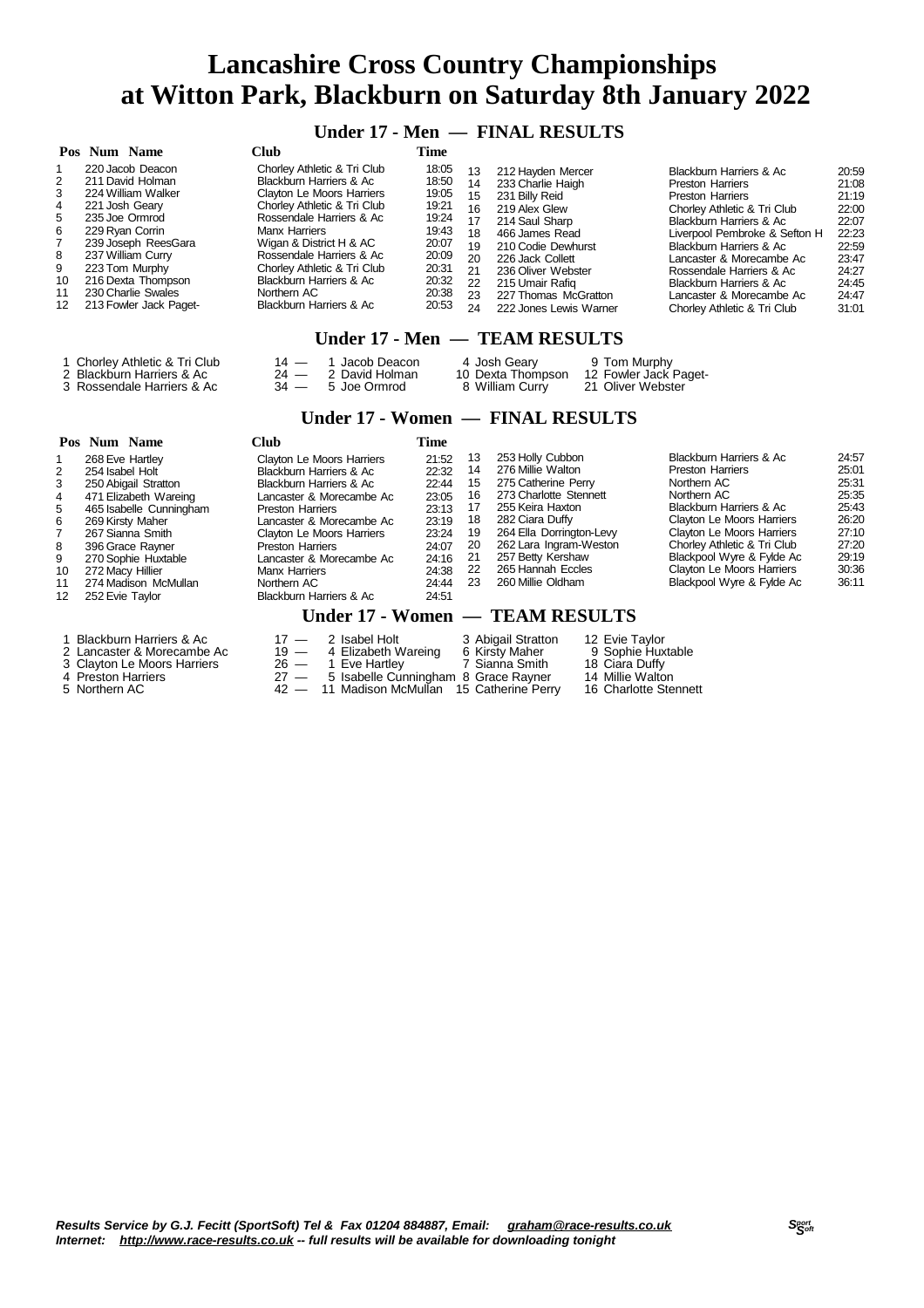### **Ladies — FINAL RESULTS**

|                                                                                                                                                                         | Cat/Pos<br>Pos Num Name                                                                                                                                                                                                                                                                                                                                                                                                                                                                                                                                                                                                                                   |                                                                    | Club                                                                                                                                                                                                                                                                                                                                                                                                                                                                                                                                                                                                                                                                                                                                                                                                                                                                                                                                                                | Time                                                                                                                                                                                                                                                              |                                                                                                                                                                            |                                                                                                                                                                                                                                                                                                                                                                                                                                                                                                                                                                                                                                |                                        |                                                                                                                                                                                                                                                                                                                                                                                                                                                                                                                                                                                                                                                                                                                                                                                                                                                                                                                                                                                                  |                                                                                                                                                                                                                                                                     |
|-------------------------------------------------------------------------------------------------------------------------------------------------------------------------|-----------------------------------------------------------------------------------------------------------------------------------------------------------------------------------------------------------------------------------------------------------------------------------------------------------------------------------------------------------------------------------------------------------------------------------------------------------------------------------------------------------------------------------------------------------------------------------------------------------------------------------------------------------|--------------------------------------------------------------------|---------------------------------------------------------------------------------------------------------------------------------------------------------------------------------------------------------------------------------------------------------------------------------------------------------------------------------------------------------------------------------------------------------------------------------------------------------------------------------------------------------------------------------------------------------------------------------------------------------------------------------------------------------------------------------------------------------------------------------------------------------------------------------------------------------------------------------------------------------------------------------------------------------------------------------------------------------------------|-------------------------------------------------------------------------------------------------------------------------------------------------------------------------------------------------------------------------------------------------------------------|----------------------------------------------------------------------------------------------------------------------------------------------------------------------------|--------------------------------------------------------------------------------------------------------------------------------------------------------------------------------------------------------------------------------------------------------------------------------------------------------------------------------------------------------------------------------------------------------------------------------------------------------------------------------------------------------------------------------------------------------------------------------------------------------------------------------|----------------------------------------|--------------------------------------------------------------------------------------------------------------------------------------------------------------------------------------------------------------------------------------------------------------------------------------------------------------------------------------------------------------------------------------------------------------------------------------------------------------------------------------------------------------------------------------------------------------------------------------------------------------------------------------------------------------------------------------------------------------------------------------------------------------------------------------------------------------------------------------------------------------------------------------------------------------------------------------------------------------------------------------------------|---------------------------------------------------------------------------------------------------------------------------------------------------------------------------------------------------------------------------------------------------------------------|
| 1<br>2<br>3<br>4<br>5<br>6<br>7<br>8<br>9<br>10<br>11<br>12<br>13<br>14<br>15<br>16<br>17<br>18<br>19<br>20<br>21<br>22<br>23<br>24<br>25<br>26<br>27<br>28<br>29<br>30 | 283 Nichola Jackson<br>431 Phoebe Hayashi<br>454 Ruth Jones<br>460 Emma McColm<br>441 Libby Huxley<br>464 Sophie Rotherham<br>403 Joanne Nelson<br>459 Chloe Lam-Moores<br>456 Maria Cook<br>467 Victoria Mousley<br>402 Ellen Sagar-Hesketh<br>438 Joanna Goorney<br>411 Bethany Reid<br>100 Maddie Elliott<br>440 Laura Dickinson<br>473 Janet Rashleigh<br>401 Deborah Gowans<br>426 Nicola Moynihan<br>400 Lisa Parker<br>446 Ellie Richardson<br>434 Rachel Yates<br>469 Susan Samme<br>406 Eleesha Chamley<br>413 Laura Livesey<br>478 Julia Hartley<br>445 Emma Essex-Crosby L40<br>410 Laura Lawler<br>449 Natalie Murphy<br>472 Rebecca Shorrock | L20<br>L40<br>L20<br>L45<br>L20<br>L35<br>L50<br>L50<br>L50        | Keswick Aac<br>L20 1 Lancaster & Morecambe Ac<br>Salford Harriers & AC<br>Preston Harriers<br>L <sub>20</sub> 2 Preston Harriers<br><b>Preston Harriers</b><br>422 Louisa Powell-Smith L40 1 Clayton Le Moors Harriers<br>L50 1 Blackburn Harriers & Ac<br><b>Preston Harriers</b><br>L45 1 Skelmersdale Boundary Harriers<br>L40 2 Blackburn Harriers & Ac<br>Blackburn Harriers & Ac<br>L50 2 Lytham St. Annes Road Runners 29:10<br>L20 3 Chorley Athletic & Tri Club<br>Blackburn Harriers & Ac<br><b>Manx Harriers</b><br>L60 1 Horwich Rmi Harriers<br>L55 1 Accrington Road Runners<br>4 Clayton Le Moors Harriers<br>3 Accrington Road Runners<br>5 Rossendale Harriers & Ac<br>2 Liverpool Pembroke & Sefton H<br>L55 2 Blackpool Wyre & Fylde Ac<br>6 Blackburn Harriers & Ac<br>1 Chorley Athletic & Tri Club<br>3 Accrington Road Runners<br>4 Preston Harriers<br>4 Blackpool Wyre & Fylde Ac<br>5 Rossendale Harriers & Ac<br>Blackburn Harriers & Ac | 25:09<br>25:19<br>25:41<br>26:09<br>26:39<br>26:50<br>27:48<br>28:08<br>28:49<br>28:54<br>28:58<br>29:06<br>29:41<br>30:04<br>30:09<br>30:17<br>30:24<br>30:26<br>30:49<br>30:56<br>31:03<br>31:05<br>31:22<br>31:23<br>31:31<br>33:29<br>33:54<br>34:03<br>34:09 | 31<br>32<br>33<br>34<br>35<br>36<br>37<br>38<br>39<br>40<br>41<br>42<br>43<br>44<br>45<br>46<br>47<br>48<br>49<br>50<br>51<br>52<br>53<br>54<br>55<br>56<br>57<br>58<br>59 | 458 Jenny Clark<br>448 Joanne Cleaver<br>475 Louise Wakeing<br>457 Tanya Foley<br>415 Rebecca Ward<br>399 Price Edwards<br>427 Cassandra Smedley<br>485 Kay Twist<br>491 Karen Dunford<br>409 Julie Hall<br>455 Anna Williams<br>412 Amber Boardman<br>39 Helen DawsonSmith<br>416 Tanith-Jade Ellis<br>424 Lisa Ellis<br>420 Julia Rushton<br>433 Miriam Maher<br>428 Katy Thompson<br>461 Anne Mayers-Smith<br>444 Marian Hesketh<br>452 Christine Smith<br>419 Jane Ryan<br>404 Victoria McKinlay<br>418 Jane Hylands<br>476 Sue Wickham<br>450 Sara Steel<br>421 Karin Goss<br>417 Christine Leathley<br>442 Adela Nuttall | L35<br>L40<br>L55<br>L65<br>L70<br>L60 | L40 5 Blackpool Wyre & Fylde Ac<br>L35 2 Rossendale Harriers & Ac<br>L45 3 Lancaster & Morecambe Ac<br>L50 6 Skelmersdale Boundary Harriers<br>L35 3 Chorley Athletic & Tri Club<br>4 Lytham St. Annes Road Runners<br>6 Clayton Le Moors Harriers<br>L50 7 Wesham Road Runners<br>3 Blackpool Wyre & Fylde Ac<br>L40 7 Blackpool Wyre & Fylde Ac<br>L40 8 Skelmersdale Boundary Harriers<br>L20 7 Chorley Athletic & Tri Club<br>L50 8 Blackburn Harriers & Ac<br>L20 8 Clayton Le Moors Harriers<br>L35 5 Clayton Le Moors Harriers<br>L55 4 Clayton Le Moors Harriers<br>L50 9 Lancaster & Morecambe Ac<br>1 Clayton Le Moors Harriers<br>L40 9 Wesham Road Runners<br>L65 2 Preston Harriers<br>L45 4 Rossendale Harriers & Ac<br>L40 10 Clayton Le Moors Harriers<br>L35 6 Blackburn Harriers & Ac<br>L50 10 Clayton Le Moors Harriers<br>L60 2 Preston Harriers<br>L40 11 Rossendale Harriers & Ac<br>L70 1 Clayton Le Moors Harriers<br>2 Clayton Le Moors Harriers<br>3 Preston Harriers | 34:29<br>35:05<br>35:35<br>35:46<br>35:59<br>36:03<br>36:05<br>36:16<br>36:20<br>36:36<br>36:58<br>37:02<br>37:29<br>38:08<br>38:21<br>38:58<br>39:04<br>40:17<br>41:29<br>41:55<br>42:12<br>43:03<br>45:33<br>46:23<br>47:17<br>48:42<br>49:29<br>56:46<br>1:02:43 |
|                                                                                                                                                                         |                                                                                                                                                                                                                                                                                                                                                                                                                                                                                                                                                                                                                                                           |                                                                    |                                                                                                                                                                                                                                                                                                                                                                                                                                                                                                                                                                                                                                                                                                                                                                                                                                                                                                                                                                     |                                                                                                                                                                                                                                                                   |                                                                                                                                                                            | <b>Ladies — TEAM RESULTS</b>                                                                                                                                                                                                                                                                                                                                                                                                                                                                                                                                                                                                   |                                        |                                                                                                                                                                                                                                                                                                                                                                                                                                                                                                                                                                                                                                                                                                                                                                                                                                                                                                                                                                                                  |                                                                                                                                                                                                                                                                     |
| 4                                                                                                                                                                       | 1 Preston Harriers<br>2 Blackburn Harriers & Ac<br>3 Clayton Le Moors Harriers<br>Chorley Athletic & Tri Club<br>5 Blackpool Wyre & Fylde Ac<br>6 Rossendale Harriers & Ac                                                                                                                                                                                                                                                                                                                                                                                                                                                                                |                                                                    | 4 Emma McColm<br>24 —<br>$46 -$<br>8 Joanne Nelson<br>$107 -$<br>7 Louisa Powell-Smith 19 Nicola Moynihan<br>$116 -$<br>14 Bethany Reid<br>$121 -$<br>23 Susan Samme<br>$133 -$<br>21 Ellie Richardson                                                                                                                                                                                                                                                                                                                                                                                                                                                                                                                                                                                                                                                                                                                                                              |                                                                                                                                                                                                                                                                   |                                                                                                                                                                            | 5 Libby Huxley<br>11 Victoria Mousley<br>25 Laura Livesey<br>35 Rebecca Ward<br>28 Laura Lawler<br>31 Jenny Clark<br>29 Natalie Murphy<br>Ladies (Vets) — FINAL RESULTS                                                                                                                                                                                                                                                                                                                                                                                                                                                        |                                        | 6 Sophie Rotherham 9 Chloe Lam-Moores<br>12 Ellen Sagar-Hesketh15<br>Maddie Elliott<br>37 Cassandra Smedley44<br><b>Tanith-Jade Ellis</b><br>42 Amber Boardman<br>39 Karen Dunford<br>32 Joanne Cleaver<br>51 Christine Smith                                                                                                                                                                                                                                                                                                                                                                                                                                                                                                                                                                                                                                                                                                                                                                    |                                                                                                                                                                                                                                                                     |
|                                                                                                                                                                         |                                                                                                                                                                                                                                                                                                                                                                                                                                                                                                                                                                                                                                                           |                                                                    |                                                                                                                                                                                                                                                                                                                                                                                                                                                                                                                                                                                                                                                                                                                                                                                                                                                                                                                                                                     |                                                                                                                                                                                                                                                                   |                                                                                                                                                                            |                                                                                                                                                                                                                                                                                                                                                                                                                                                                                                                                                                                                                                |                                        |                                                                                                                                                                                                                                                                                                                                                                                                                                                                                                                                                                                                                                                                                                                                                                                                                                                                                                                                                                                                  |                                                                                                                                                                                                                                                                     |
| 1<br>2<br>3<br>4<br>5<br>6<br>7<br>8<br>9<br>10<br>11<br>12<br>13<br>14<br>15<br>16<br>17                                                                               | Pos Num Name<br>Cat/Pos<br>422 Louisa Powell-Smith L40<br>403 Joanne Nelson<br>456 Maria Cook<br>467 Victoria Mousley<br>438 Joanna Goorney<br>473 Janet Rashleigh<br>401 Deborah Gowans<br>400 Lisa Parker<br>434 Rachel Yates<br>469 Susan Samme<br>413 Laura Livesey<br>478 Julia Hartley<br>445 Emma Essex-Crosby L40<br>410 Laura Lawler<br>449 Natalie Murphy<br>458 Jenny Clark                                                                                                                                                                                                                                                                    | L50<br>L45<br>L40<br>L50<br>L55<br>L40<br>L45<br>L50<br>L50<br>L40 | <b>Club</b><br>1 Clayton Le Moors Harriers<br>1 Blackburn Harriers & Ac<br>1 Skelmersdale Boundary Harriers 28:54<br>2 Blackburn Harriers & Ac<br>2 Lytham St. Annes Road Runners 29:10<br>L60 1 Horwich Rmi Harriers<br>1 Accrington Road Runners<br>3 Accrington Road Runners<br>2 Liverpool Pembroke & Sefton H<br>L55 2 Blackpool Wyre & Fylde Ac<br>L35 1 Chorley Athletic & Tri Club<br>3 Accrington Road Runners<br>4 Preston Harriers<br>4 Blackpool Wyre & Fylde Ac<br>L50 5 Rossendale Harriers & Ac<br>5 Blackpool Wyre & Fylde Ac                                                                                                                                                                                                                                                                                                                                                                                                                       | Time<br>27:48<br>28:08<br>28:58<br>30:17<br>30:24<br>30:49<br>31:03<br>31:05<br>31:23<br>31:31<br>33:29<br>33:54<br>34:03<br>34:29                                                                                                                                | 22<br>23<br>24<br>25<br>26<br>27<br>28<br>29<br>30<br>31<br>32<br>33<br>34<br>35<br>36<br>37<br>38                                                                         | 427 Cassandra Smedley<br>485 Kay Twist<br>491 Karen Dunford<br>409 Julie Hall<br>455 Anna Williams<br>39 Helen DawsonSmith<br>424 Lisa Ellis<br>420 Julia Rushton<br>433 Miriam Maher<br>428 Katy Thompson<br>461 Anne Mayers-Smith<br>444 Marian Hesketh<br>452 Christine Smith<br>419 Jane Ryan<br>404 Victoria McKinlay<br>418 Jane Hylands<br>476 Sue Wickham                                                                                                                                                                                                                                                              | L55<br>L40<br>L35<br>L65               | L40 6 Clayton Le Moors Harriers<br>L50 7 Wesham Road Runners<br>3 Blackpool Wyre & Fylde Ac<br>7 Blackpool Wyre & Fylde Ac<br>L40 8 Skelmersdale Boundary Harriers<br>L50 8 Blackburn Harriers & Ac<br>5 Clayton Le Moors Harriers<br>L55 4 Clayton Le Moors Harriers<br>L50 9 Lancaster & Morecambe Ac<br>1 Clayton Le Moors Harriers<br>L40 9 Wesham Road Runners<br>L65 2 Preston Harriers<br>L45 4 Rossendale Harriers & Ac<br>L40 10 Clayton Le Moors Harriers<br>L35 6 Blackburn Harriers & Ac<br>L50 10 Clayton Le Moors Harriers<br>L60 2 Preston Harriers                                                                                                                                                                                                                                                                                                                                                                                                                               | 36:05<br>36:16<br>36:20<br>36:36<br>36:58<br>37:29<br>38:21<br>38:58<br>39:04<br>40:17<br>41:29<br>41:55<br>42:12<br>43:03<br>45:33<br>46:23<br>47:17                                                                                                               |
| 18<br>19<br>20<br>21                                                                                                                                                    | 448 Joanne Cleaver<br>475 Louise Wakeing<br>457 Tanya Foley<br>415 Rebecca Ward<br>399 Price Edwards                                                                                                                                                                                                                                                                                                                                                                                                                                                                                                                                                      | L35<br>L45<br>L50<br>L35                                           | 2 Rossendale Harriers & Ac<br>3 Lancaster & Morecambe Ac<br>6 Skelmersdale Boundary Harriers<br>3 Chorley Athletic & Tri Club<br>L35 4 Lytham St. Annes Road Runners 36:03                                                                                                                                                                                                                                                                                                                                                                                                                                                                                                                                                                                                                                                                                                                                                                                          | 35:05<br>35:35<br>35:46<br>35:59                                                                                                                                                                                                                                  | 39<br>40<br>41<br>42                                                                                                                                                       | 450 Sara Steel<br>421 Karin Goss<br>417 Christine Leathley<br>442 Adela Nuttall                                                                                                                                                                                                                                                                                                                                                                                                                                                                                                                                                |                                        | L40 11 Rossendale Harriers & Ac<br>L70 1 Clayton Le Moors Harriers<br>L70 2 Clayton Le Moors Harriers<br>L60 3 Preston Harriers                                                                                                                                                                                                                                                                                                                                                                                                                                                                                                                                                                                                                                                                                                                                                                                                                                                                  | 48:42<br>49:29<br>56:46<br>1:02:43                                                                                                                                                                                                                                  |
|                                                                                                                                                                         |                                                                                                                                                                                                                                                                                                                                                                                                                                                                                                                                                                                                                                                           |                                                                    | <b>Ladies</b> (Vets)                                                                                                                                                                                                                                                                                                                                                                                                                                                                                                                                                                                                                                                                                                                                                                                                                                                                                                                                                | $\hspace{0.05cm}$                                                                                                                                                                                                                                                 |                                                                                                                                                                            | <b>TEAM RESULTS</b>                                                                                                                                                                                                                                                                                                                                                                                                                                                                                                                                                                                                            |                                        |                                                                                                                                                                                                                                                                                                                                                                                                                                                                                                                                                                                                                                                                                                                                                                                                                                                                                                                                                                                                  |                                                                                                                                                                                                                                                                     |
| 1                                                                                                                                                                       | <b>Accrington Road Runners</b><br>2 Blackburn Harriers & Ac<br>3 Blackpool Wyre & Fylde Ac<br>4 Skelmersdale Boundary Harriers<br>5 Clayton Le Moors Harriers<br>6 Rossendale Harriers & Ac<br>7 Preston Harriers                                                                                                                                                                                                                                                                                                                                                                                                                                         |                                                                    | 7 Deborah Gowans<br>$27 -$<br>$33 -$<br>2 Joanne Nelson<br>$40 -$<br>10 Susan Samme<br>$48 -$<br>3 Maria Cook<br>$51 -$<br>$66 -$<br>15 Natalie Murphy<br>84<br>13 Emma Essex-Crosby33 Marian Hesketh                                                                                                                                                                                                                                                                                                                                                                                                                                                                                                                                                                                                                                                                                                                                                               |                                                                                                                                                                                                                                                                   |                                                                                                                                                                            | 8 Lisa Parker<br>12 Julia Hartley<br>4 Victoria Mouslev<br>14 Laura Lawler<br>16 Jenny Clark<br>19 Tanya Foley<br>26 Anna Williams<br>1 Louisa Powell-Smith 22 Cassandra Smedley28 Lisa Ellis<br>17 Joanne Cleaver<br>34 Christine Smith<br>38 Sue Wickham                                                                                                                                                                                                                                                                                                                                                                     |                                        | 27 Helen DawsonSmith                                                                                                                                                                                                                                                                                                                                                                                                                                                                                                                                                                                                                                                                                                                                                                                                                                                                                                                                                                             |                                                                                                                                                                                                                                                                     |
|                                                                                                                                                                         |                                                                                                                                                                                                                                                                                                                                                                                                                                                                                                                                                                                                                                                           |                                                                    |                                                                                                                                                                                                                                                                                                                                                                                                                                                                                                                                                                                                                                                                                                                                                                                                                                                                                                                                                                     |                                                                                                                                                                                                                                                                   |                                                                                                                                                                            | Ladies - U20 - FINAL RESULTS                                                                                                                                                                                                                                                                                                                                                                                                                                                                                                                                                                                                   |                                        |                                                                                                                                                                                                                                                                                                                                                                                                                                                                                                                                                                                                                                                                                                                                                                                                                                                                                                                                                                                                  |                                                                                                                                                                                                                                                                     |
| 2<br>3                                                                                                                                                                  | Pos Num Name<br>Cat/Pos<br>431 Phoebe Hayashi<br>441 Libby Huxley<br>411 Bethany Reid                                                                                                                                                                                                                                                                                                                                                                                                                                                                                                                                                                     | L20<br>L20<br>L20                                                  | Club<br>1 Lancaster & Morecambe Ac<br>2 Preston Harriers<br>3 Chorley Athletic & Tri Club                                                                                                                                                                                                                                                                                                                                                                                                                                                                                                                                                                                                                                                                                                                                                                                                                                                                           | Time<br>25:19<br>26:39<br>29:41                                                                                                                                                                                                                                   | 5<br>6<br>7                                                                                                                                                                | 446 Ellie Richardson<br>406 Eleesha Charnley<br>412 Amber Boardman                                                                                                                                                                                                                                                                                                                                                                                                                                                                                                                                                             | L20<br>L <sub>20</sub>                 | 5 Rossendale Harriers & Ac<br>6 Blackburn Harriers & Ac<br>L20 7 Chorley Athletic & Tri Club                                                                                                                                                                                                                                                                                                                                                                                                                                                                                                                                                                                                                                                                                                                                                                                                                                                                                                     | 30:56<br>31:22<br>37:02                                                                                                                                                                                                                                             |

#### **Ladies - U20 — TEAM RESULTS**

#### **No complete teams**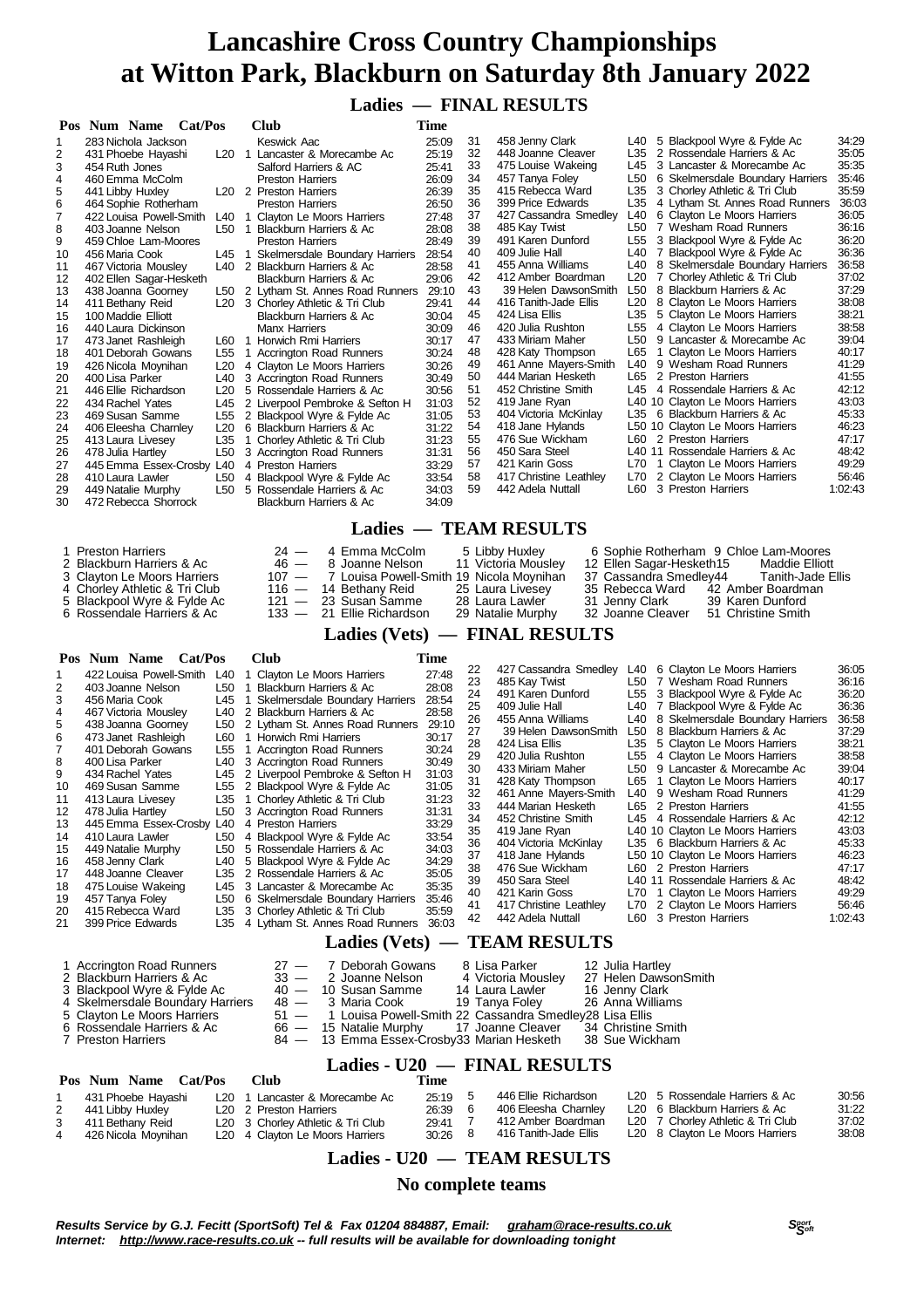### **Lancashire Cross Country Championships at Witton Park, Blackburn on Saturday 8th January 2022 Senior Men — FINAL RESULTS**

|                         | Pos Num Name<br>Cat/Pos                    |       | Club                                                            | Time           |            |                                          |     |                                                              |                |
|-------------------------|--------------------------------------------|-------|-----------------------------------------------------------------|----------------|------------|------------------------------------------|-----|--------------------------------------------------------------|----------------|
| 1                       | 327 Rhys Ashton                            |       | U20 1 Lancaster & Morecambe Ac                                  | 33:22          | 63         | 366 Jonathan English                     |     | Rossendale Harriers & Ac                                     | 43:47          |
| $\overline{\mathbf{c}}$ | 482 Callum Davidson                        |       | Blackburn Harriers & Ac                                         | 33:33          | 64         | 509 Mark Walsh                           |     | V50 5 Horwich Rmi Harriers                                   | 43:51          |
| 3                       | 508 Ben Fish                               |       | Blackburn Harriers & Ac                                         | 33:48          | 65         | 344 Steve Hallas                         |     | V45 9 Preston Harriers                                       | 44:13          |
| 4                       | 377 Gary Priestley                         |       | Salford Harriers & AC                                           | 33:53          | 66         | 133 Mark Warner                          |     | Blackpool Wyre & Fylde Ac                                    | 44:22          |
| 5                       | 296 Tim Raynes                             |       | Blackburn Harriers & Ac                                         | 34:18          | 67         | 519 John Wright                          |     | V55 4 Blackpool Wyre & Fylde Ac                              | 44:27          |
| 6                       | 355 Nathan Dunn                            |       | <b>Preston Harriers</b>                                         | 34:35          | 68         | 494 Andrew Orr                           |     | V50 6 Accrington Road Runners                                | 44:46          |
| $\overline{7}$          | 292 Robert Warner                          |       | <b>Blackburn Harriers &amp; Ac</b>                              | 34:52          | 69         | 339 Jamie Hayes                          |     | <b>Manx Harriers</b>                                         | 44:47          |
| 8                       | 375 Thomas Cornthwaite                     |       | Salford Harriers & AC                                           | 35:02          | 70         | 480 Dan Maynard                          |     | Unattached                                                   | 44:52          |
| 9                       | 505 Robert Danson                          |       | Wesham Road Runners                                             | 35:18          | 71         | 513 Chris Halstead                       |     | V40 7 Accrington Road Runners                                | 45:07          |
| 10                      | 330 Ross Harrison                          |       | Liverpool Pembroke & Sefton H                                   | 36:04          | 72         | 493 Thomas Howarth                       |     | Lytham St. Annes Road Runners                                | 45:14          |
| 11                      | 394 leuan Owen                             |       | U20 2 Western AC                                                | 36:40          | 73         | 514 Stephen Dunn                         |     | V40 8 Blackpool Wyre & Fylde Ac                              | 45:31          |
| 12                      | 502 Gary Shaw                              |       | V45 1 Burnley Ac                                                | 36:46          | 74         | 521 Graham Auld                          |     | V45 10 Clayton Le Moors Harriers                             | 46:15          |
| 13                      | 332 Se Loughlin                            |       | U20 3 Liverpool Pembroke & Sefton H                             | 36:51          | 75         | 511 Chris Balderson                      |     | V55 5 Blackburn Harriers & Ac                                | 46:35          |
| 14                      | 323 Luke Foley                             |       | Horwich Rmi Harriers                                            | 36:54          | 76         | 345 David Watson                         |     | V50 7 Preston Harriers                                       | 46:41          |
| 15                      | 320 Peter Mackrell                         |       | Clayton Le Moors Harriers                                       | 36:58          | 77         | 329 John Dickinson                       |     | V55 6 Liverpool Pembroke & Sefton H                          | 46:57<br>47:15 |
| 16                      | 326 Joseph Twigg                           |       | Lancaster & Morecambe Ac                                        | 37:22          | 78         | 302 Jordan Cobb                          |     | Blackpool Wyre & Fylde Ac                                    | 47:20          |
| 17                      | 360 Stephen Hall                           |       | V45 2 Ribble Valley Harriers                                    | 37:34          | 79<br>80   | 515 John Rainford<br>384 Neil McDonald   |     | V60 1 Preston Harriers<br>V50 8 Preston Harriers             | 47:23          |
| 18                      | 370 Joe Hopley                             |       | U20 4 Rossendale Harriers & Ac                                  | 37:43          | 81         | 510 Paul Sparrow                         |     | V50 9 Blackpool Wyre & Fylde Ac                              | 47:25          |
| 19                      | 497 Matt Nuttall                           |       | V50 1 Blackburn Harriers & Ac<br>V40 1 Rossendale Harriers & Ac | 37:49          | 82         | 504 Dougie Potter                        |     | <b>Preston Harriers</b>                                      | 47:32          |
| 20                      | 363 Jonathan Cleaver                       |       |                                                                 | 37:55          | 83         | 364 lan Duffy                            |     | V40 9 Rossendale Harriers & Ac                               | 47:35          |
| 21                      | 247 Lee Parrington                         |       | V40 2 Lancaster & Morecambe Ac                                  | 38:00          | 84         | 305 Christopher Hodgson                  |     | V45 11 Chorley Athletic & Tri Club                           | 47:44          |
| 22<br>23                | 361 Nick Gaskell                           |       | V50 2 Ribble Valley Harriers<br>Blackburn Harriers & Ac         | 38:03<br>38:09 | 85         | 390 Phillip Quibell                      |     | V65 1 Wesham Road Runners                                    | 47:50          |
| 24                      | 293 Stephen Walter<br>331 Oliver Sutcliffe |       | U20 5 Liverpool Pembroke & Sefton H                             | 38:18          | 86         | 311 Craig Nicholls                       |     | V45 12 Clayton Le Moors Harriers                             | 48:07          |
| 25                      | 337 Christopher Killey                     |       | <b>Manx Harriers</b>                                            | 38:32          | 87         | 393 Alek Walker                          |     | Wesham Road Runners                                          | 48:23          |
| 26                      | 328 Martin Roscoe                          |       | V55 1 Leeds City AC                                             | 38:41          | 88         | 518 Paul Jeffries                        |     | V45 13 Preston Harriers                                      | 48:33          |
| 27                      | 297 Benjamin Makin                         |       | U20 6 Blackburn Harriers & Ac                                   | 38:46          | 89         | 343 Stephen Mort                         |     | V45 14 Preston Harriers                                      | 48:36          |
| 28                      | 365 Andrew Grenfell                        |       | Rossendale Harriers & Ac                                        | 38:52          | 90         | 395 Steven Foley                         |     | V50 10 Wigan Phoenix                                         | 49:01          |
| 29                      | 516 Joseph Waller                          |       | Rossendale Harriers & Ac                                        | 38:59          | 91         | 487 Lee Quibell                          |     | V40 10 Red Rose Road Runners                                 | 49:06          |
| 30                      | 358 Benjamin Akin                          |       | <b>Preston Harriers</b>                                         | 39:08          | 92         | 520 Nathan Baker                         |     | Blackpool Wyre & Fylde Ac                                    | 49:13          |
| 31                      | 356 William Metcalf                        |       | <b>Preston Harriers</b>                                         | 39:27          | 93         | 474 Neil Tate                            |     | V40 11 Lytham St. Annes Road Runners                         | 49:22          |
| 32                      | 321 James Titmuss                          |       | V45 3 Horwich Rmi Harriers                                      | 39:36          | 94         | 397 Stuart Hall                          |     | V40 12 Blackpool Wyre & Fylde Ac                             | 49:32          |
| 33                      | 325 David Brown                            |       | Lancaster & Morecambe Ac                                        | 39:49          | 95         | 349 Kevin Hesketh                        |     | V65 2 Preston Harriers                                       | 49:51          |
| 34                      | 291 Marc Hartley                           |       | Blackburn Harriers & Ac                                         | 39:51          | 96         | 500 Damian Ings                          |     | V45 15 Wesham Road Runners                                   | 49:51          |
| 35                      | 483 Marco Parolin                          |       | Blackpool Wyre & Fylde Ac                                       | 39:58          | 97         | 501 Craig Walker                         |     | <b>Preston Harriers</b>                                      | 49:52          |
| 36                      | 101 Christophen Davies                     |       | V45 4 Blackburn Harriers & Ac                                   | 40:02          | 98         | 336 Andrew Fox                           |     | V60 2 Manx Harriers                                          | 50:57          |
| 37                      | 333 Jake Dickinson                         |       | U20 7 Liverpool Pembroke & Sefton H                             | 40:15          | 99         | 492 Nigel Shepherd                       |     | V60 3 Wesham Road Runners                                    | 51:09          |
| 38                      | 279 George Dickinson                       |       | <b>Manx Harriers</b>                                            | 40:18          | 100        | 512 Mark Hudson                          |     | V60 4 Liverpool Pembroke & Sefton H                          | 51:17          |
| 39                      | 249 John Halligan                          |       | <b>Manx Harriers</b>                                            | 40:21          | 101        | 342 lan Palfrey                          |     | V45 16 Preston Harriers                                      | 51:31          |
| 40                      | 285 Glen Goodwin                           |       | V55 2 Accrington Road Runners                                   | 40:36          | 102        | 347 Alan Metcalf                         |     | V60 5 Preston Harriers                                       | 52:08          |
| 41                      | 495 Joe Greenwood                          |       | Lytham St. Annes Road Runners                                   | 40:49          | 103        | 470 Raymond Cox                          |     | V60 6 Manx Harriers                                          | 52:11          |
| 42                      | 307 Robert Walsh                           |       | V45 5 Chorley Athletic & Tri Club                               | 40:57          | 104        | 498 Steven Melling                       |     | V65 3 Rossendale Harriers & Ac                               | 52:40          |
| 43                      | 367 Michael Corbishley                     |       | Rossendale Harriers & Ac                                        | 41:04          | 105        | 388 John Collier                         |     | V65 4 Wesham Road Runners                                    | 52:48          |
| 44                      | 488 Graham Morris                          |       | V55 3 Accrington Road Runners                                   | 41:21          | 106        | 295 Allan Hartley                        |     | V45 17 Blackburn Harriers & Ac                               | 53:22          |
| 45                      | 301 Christopher McCarthy                   |       | Blackpool Wyre & Fylde Ac                                       | 41:23          | 107        | 517 Richard Briscoe                      |     | V40 13 Clayton Le Moors Harriers                             | 53:33          |
| 46                      | 354 Mariusz Kovacs                         |       | <b>Preston Harriers</b>                                         | 41:28          | 108        | 300 Peter Bradburn                       |     | V50 11 Blackpool Wyre & Fylde Ac                             | 54:15          |
| 47                      | 278 Andy Watson                            |       | V50 3 Manx Harriers                                             | 41:29          | 109        | 348 Michael Brown                        |     | V60 7 Preston Harriers                                       | 54:18          |
| 48                      | 386 Andrew Harling                         |       | V40 3 Wesham Road Runners                                       | 41:34          | 110        | 468 Craig Eccles                         |     | V45 18 Clayton Le Moors Harriers                             | 54:56          |
| 49                      | 392 David Taylor                           |       | Wesham Road Runners                                             | 41:41          | 111<br>112 | 522 Billy Johnston<br>308 Michael Wilson | V55 | V55 7 Preston Harriers                                       | 55:32<br>55:49 |
| 50                      | 499 Jon Green                              |       | V45 6 Preston Harriers                                          | 41:46          | 113        | 317 Peter Browning                       | V60 | 8 Chorley Athletic & Tri Club<br>8 Clayton Le Moors Harriers | 56:01          |
| 51<br>52                | 362 Chris Snell<br>310 James Dunderdale    |       | V40 4 Rossendale Harriers & Ac                                  | 41:55<br>42:32 | 114        | 381 Andrew O'Connor                      |     | V60 9 St. Helens Sutton AC                                   | 57:23          |
|                         | 338 Dan Pownall                            |       | V40 5 Clayton Le Moors Harriers<br><b>Manx Harriers</b>         | 42:32          | 115        | 350 Alan Appleby                         |     | V70 1 Preston Harriers                                       | 57:38          |
| 53                      |                                            |       |                                                                 | 42:49          | 116        | 503 Stephen Wise                         |     | V55 9 Lytham St. Annes Road Runners 58:47                    |                |
| 54<br>55                | 489 Dave Hartley                           |       | V50 4 Accrington Road Runners<br><b>Wesham Road Runners</b>     | 43:00          | 117        | 490 Paul McAllister                      |     | V55 10 Lytham St. Annes Road Runners 1:00:19                 |                |
| 56                      | 506 Chris Hastwell<br>281 Andrew Falconer  |       | <b>Manx Harriers</b>                                            |                | 118        | 507 James Danson                         |     | V55 11 Wesham Road Runners                                   | 1:00:35        |
| 57                      | 371 Matthew Clawson                        |       | Rossendale Harriers & Ac                                        | 43:05<br>43:18 | 119        | 398 Lewis McAfee                         |     | Lytham St. Annes Road Runners 1:01:28                        |                |
| 58                      | 477 Kevin Walker                           | V45 7 | Skelmersdale Boundary Harriers                                  | 43:24          | 120        | 318 Stephen Breckell                     |     | V70 2 Clayton Le Moors Harriers                              | 1:01:47        |
| 59                      | 372 Ben Kirkman                            |       | U20 8 Rossendale Harriers & Ac                                  | 43:31          | 121        | 484 Stephen Twist                        |     | V55 12 Wesham Road Runners                                   | 1:03:16        |
| 60                      | 496 Jonatham Tuck                          |       | V45 8 Lytham St. Annes Road Runners                             | 43:36          | 122        | 341 Phil Swales                          |     | V55 13 Northern AC                                           | 1:04:51        |
| 61                      | 481 Jared Nicholls                         | U20   | 9 Liverpool Pembroke & Sefton H                                 | 43:36          | 123        | 486 Paul Jackson                         |     | V55 14 Chorley Athletic & Tri Club                           | 1:07:05        |
| 62                      | 479 Josh Woodstock                         |       | V40 6 Accrington Road Runners                                   | 43:42          |            |                                          |     |                                                              |                |
|                         |                                            |       | $Conior Mon$                                                    |                |            | TE AM DECHI TC                           |     |                                                              |                |

#### **Senior Men — TEAM RESULTS**

#### **NOTE: Unattached and non-counters are DELETED before teams are calculated**

| Blackburn Harriers & Ac          | $59 -$  | $\mathcal{P}$ | Callum Davidson    | 3 Ben Fish              | 5 Tim Ravnes        | 7 Robert Warner   | 19 Matt Nuttall       | 23 Stephen Walter  |
|----------------------------------|---------|---------------|--------------------|-------------------------|---------------------|-------------------|-----------------------|--------------------|
| 2 Rossendale Harriers & Ac       | $189 -$ | 18            | Joe Hopley         | 20 Jonathan Cleaver     | 28 Andrew Grenfell  | 29 Joseph Waller  | 43 Michael Corbishley | 51 Chris Snell     |
| 3 Liverpool Pembroke & Sefton H  | $221 -$ | 10            | RossHarrison       | 13 Se Loughlin          | 24 Oliver Sutcliffe | 37 Jake Dickinson | 61 Jared Nicholls     | 76 John Dickinson  |
| 4 Preston Harriers               | $228 -$ | 6             | Nathan Dunn        | 30 Benjamin Akin        | 31 William Metcalf  | 46 Mariusz Kovacs | 50 Jon Green          | 65 Steve Hallas    |
| 5 Manx Harriers                  | $258 -$ | 25            | Christopher Killey | 38 George Dickinson     | 39 John Halligan    | 47 Andy Watson    | 53 Dan Pownall        | 56 Andrew Falconer |
| 6 Wesham Road Runners            | $331 -$ | 9             | Robert Danson      | 48 Andrew Harling       | 49 David Tavlor     | 55 Chris Hastwell | 84 Phillip Quibell    | 86 Alek Walker     |
| 7 Accrington Road Runners        | $338 -$ | -40           | Glen Goodwin       | 44 Graham Morris        | 54 Dave Hartley     | 62 Josh Woodstock | 68 AndrewOrr          | 70 Chris Halstead  |
| 8 Blackpool Wyre & Fylde Ac      | $362 -$ | -35           | Marco Parolin      | 45 Christopher McCarthy | 66 MarkWarner       | 67 John Wright    | 72 Stephen Dunn       | 77 Jordan Cobb     |
| 9 Clayton Le Moors Harriers      | $440 -$ | 15            | Peter Mackrell     | 52 James Dunderdale     | 73 Graham Auld      | 85 Craig Nicholls | 106 Richard Briscoe   | 109 Craig Eccles   |
| 10 Lytham St. Annes Road Runners | $495 -$ | -41           | Joe Greenwood      | 60 Jonatham Tuck        | 71 Thomas Howarth   | 92 Neil Tate      | 115 Stephen Wise      | 116 PaulMcAllister |